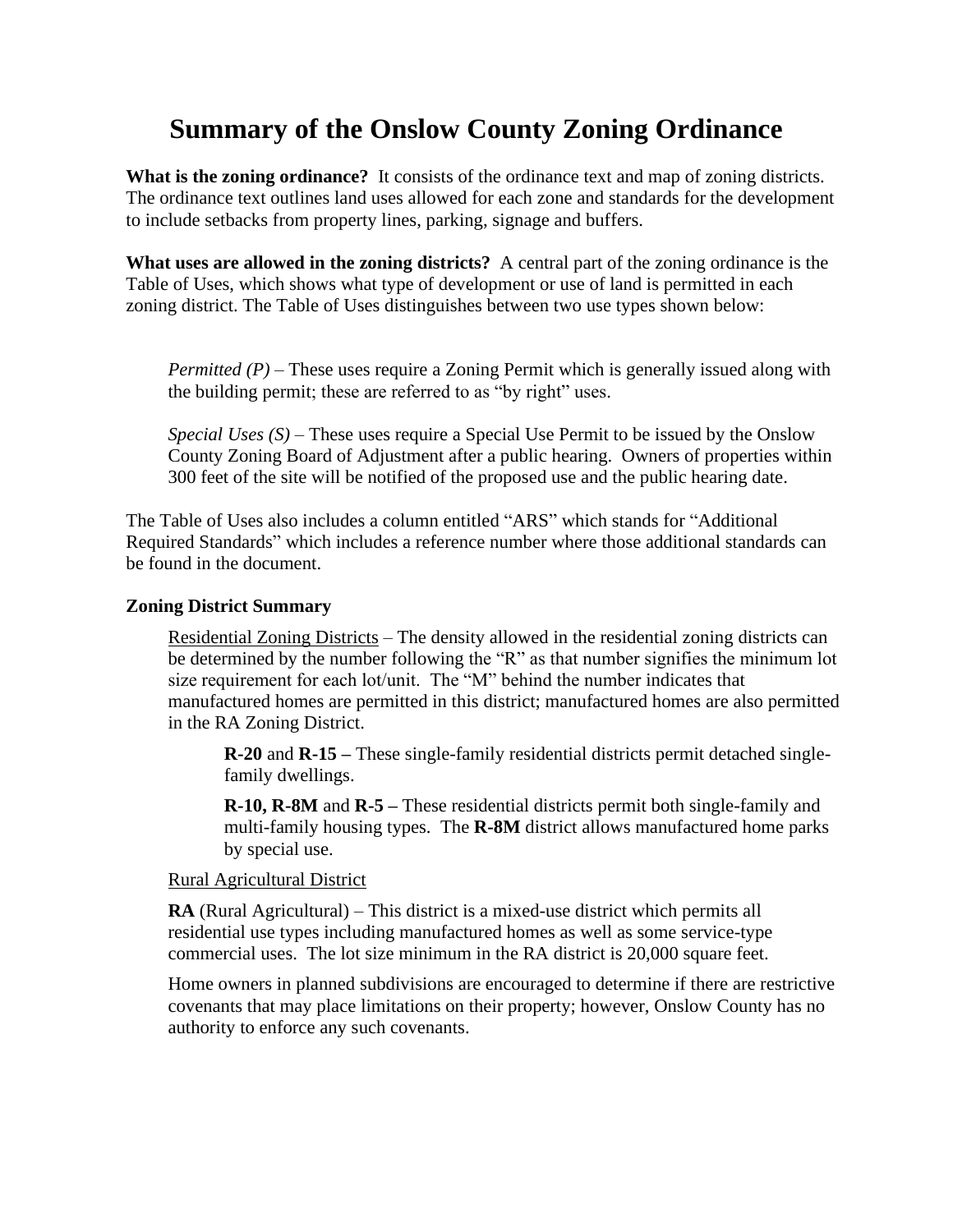#### Commercial and Industrial Zoning Districts

**HB** (Highway Business), **CB** (Community Business) and **O-I** (Office and Institutional) These districts provide for service and retail businesses. The **HB**  district allows for larger-scale businesses that tend to rely on highway traffic while the **CB** district limits the size of business. The **O-I** district permits some retail uses, office uses and some less intense industrial uses. Residential uses are permitted in both the HB and CB districts but not in the O-I district.

**H-IN** ( Heavy Industrial) and **L-IN** (Light Industrial) – These are the two industrial districts designed to encourage development of industrial uses.

Other Zoning Districts

**CON** (Conservation) – This district is designed to preserve valuable natural resource areas.

**FPOD** (Flight Path Overlay District) – This overlay district is intended to protect the military flight paths from any encroachment that could prove hazardous to both aircraft using the flight paths and civilians within the flight path.

**Conditional Zoning Districts** –Conditional zoning districts are created when a conditional zoning ordinance is adopted by the Board of Commissioners for a particular area. A conditional zoning ordinance takes one of the general zoning districts listed above and imposes additional regulations and conditions that are agreed upon by the property owner(s) and the Board of Commissioners. The reclassification of a property into a conditional zoning district provides a way for a specific development proposal to move forward subject to specific regulations and conditions to ensure its compatibility with the use and enjoyment of surrounding properties and with officially adopted county plans.

# **RESIDENTIAL ZONING DISTRICT INFORMATION**

| <b>Zones</b>           | $R-20$       | $R-15$       | $R-10$       | $R-SM$       | $R-5$        |
|------------------------|--------------|--------------|--------------|--------------|--------------|
| Lot Size (square feet) | 20,000       | 15,000       | 10,000       | 8,000        | 5,000        |
| Lot Width              | $60^{\circ}$ | 60'          | $50^{\circ}$ | 50'          | $50^{\circ}$ |
| Front setback          | 25'          | $20^{\circ}$ | $20^{\circ}$ | $20^{\circ}$ | 20'          |
| Side street setback    | $20^{\circ}$ | $20^{\circ}$ | $20^{\circ}$ | $20^{\circ}$ | $20^{\circ}$ |
| Side setback           | 8'           | 8'           | 8'           | 5'           | 5'           |
| Rear setback           | 15'          | 15'          | 15'          | 15'          | 15'          |

# **DIMENSIONAL REQUIREMENTS FOR PRINCPAL STRUCTURES**